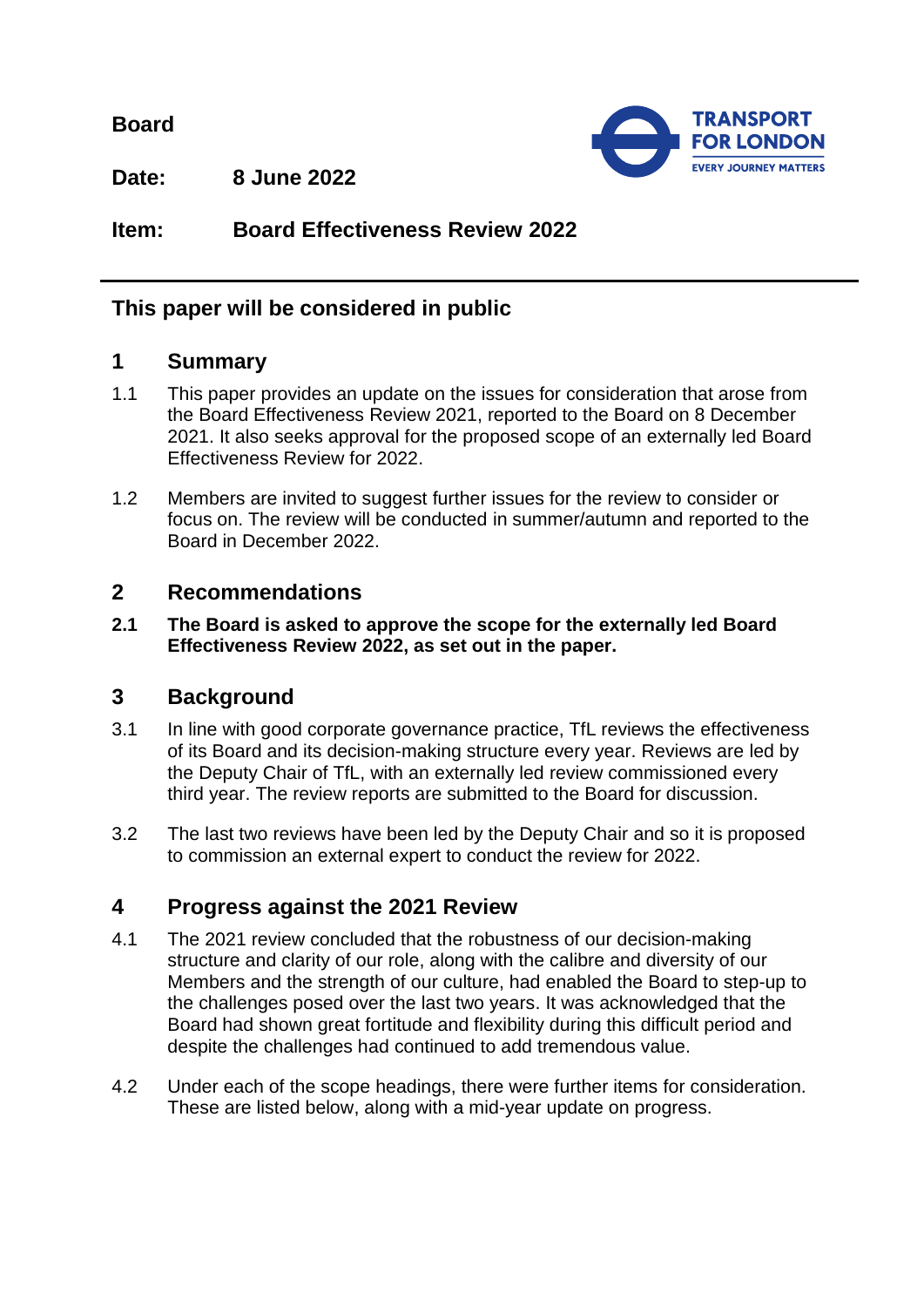### **Role of the Board**

- 4.3 There were two issues for consideration:
	- (a) We will continue to allocate more time for informal engagement, including on the Business Plan and risk management: Members continue to be offered opportunities for briefings and informal engagement.
		- (i) A Board and Executive Committee discussion has been held on risk management in May 2022. Engagement on the Business Plan will commence following approval of the next funding settlement.
	- (b) We will invite Members to TfL stakeholder engagement events as they occur and continue to provide more information on engagement with and the view of stakeholders on TfL's proposals and services.
		- (i) To date, Members have attended events relating to the testing and then opening of the Elizabeth line alongside key stakeholders. Stakeholder engagement and views are increasingly included in Board level papers, though there is more to be done to make this systematic.

### **Board composition**

- 4.4 There were two issues for consideration:
	- (a) We will maintain the aspiration for the Board to match the profile of London for all future recruitment and appointment processes.
		- (i) There has been a significant improvement in the diversity of the Board since 2016 and this will again be a key consideration for the Mayor in 2024.
	- (b) Existing Members were encouraged to provide support and guidance to the new Members and to all fellow Members in the transition to the new membership arrangements for the Committees and Panels.
		- (i) Induction programmes were provided for the new Members.
		- (ii) The outgoing Chairs and Vice-Chairs of Committees and Panels effectively supported their successors to ensure a smooth transition. The effectiveness of the Committees and Panels, under their new membership, will be assessed as part of the 2022 review.

### **Board culture and relationships**

- 4.5 There were three issues for further consideration:
	- (a) We will continue the focus on reducing the time spent presenting papers to allow more time for discussion.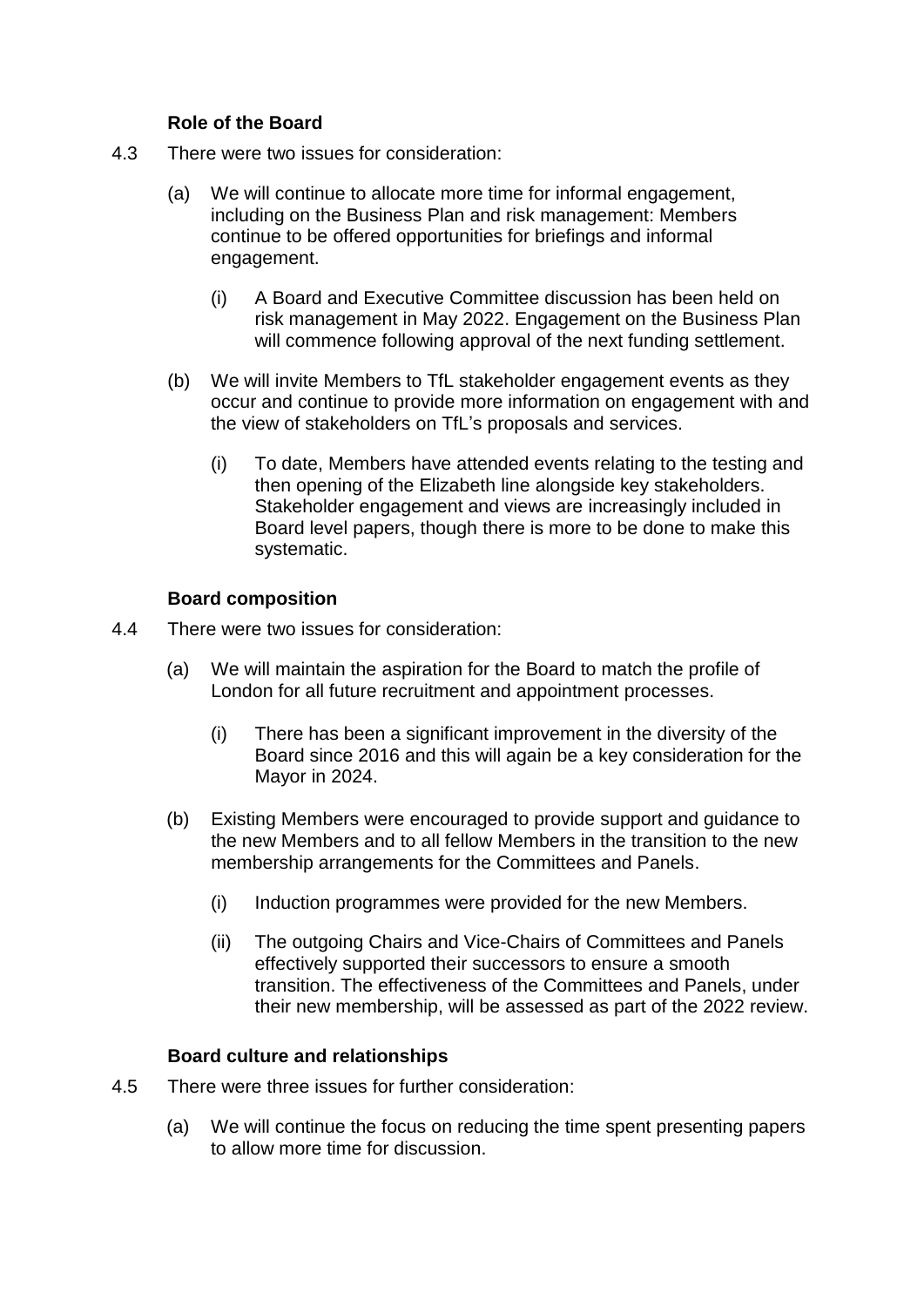- (i) This is an ongoing process.
- (b) We will continue to explore the use of technology to enhance Member engagement and the efficiency and transparency of our decision-making.
	- (i) We have continued to contemporaneously webcast our Board-level meetings and the recordings are archived. Teams is used to enable Members and staff unable to attend a meeting in person to still take part in discussions.
- (c) We will continue refining the summaries in reports to provide better signposting of key issues.
	- (i) We have continued to improve the focus of summaries. This is an ongoing process.

### **Board Committees, Panels and reporting**

- 4.6 There was one issue for further consideration:
	- (a) Proposals to establish a Land and Property Committee, including membership, Terms of Reference, and consequential changes to Standing Orders and the Terms of Reference of the Finance Committee, will be submitted to the Board for approval in 2022.
		- (i) The meeting of the Board on 23 March 2022 agreed to establish the Committee. The first meeting is scheduled for 30 June 2022.

# **5 Scope of the 2022 Board Effectiveness Review**

- 5.1 It is proposed that the scope of the review be consistent with the most recent externally led and Deputy Chair reviews, as that enables progress to be benchmarked. The proposed areas of focus are drawn from the issues considered by the 2021 review:
	- (a) The role of the Board with a focus on:
		- (i) its engagement in relation to London and TfL's recovery and securing long-term funding and moving toward financial sustainability; and
		- (ii) considering the views of stakeholders.
	- (b) Board composition to review:
		- (i) the current skills, knowledge and experience mix; and
		- (ii) the effectiveness of the induction arrangements for new Members.
	- (c) Board culture and relationships with a focus on: